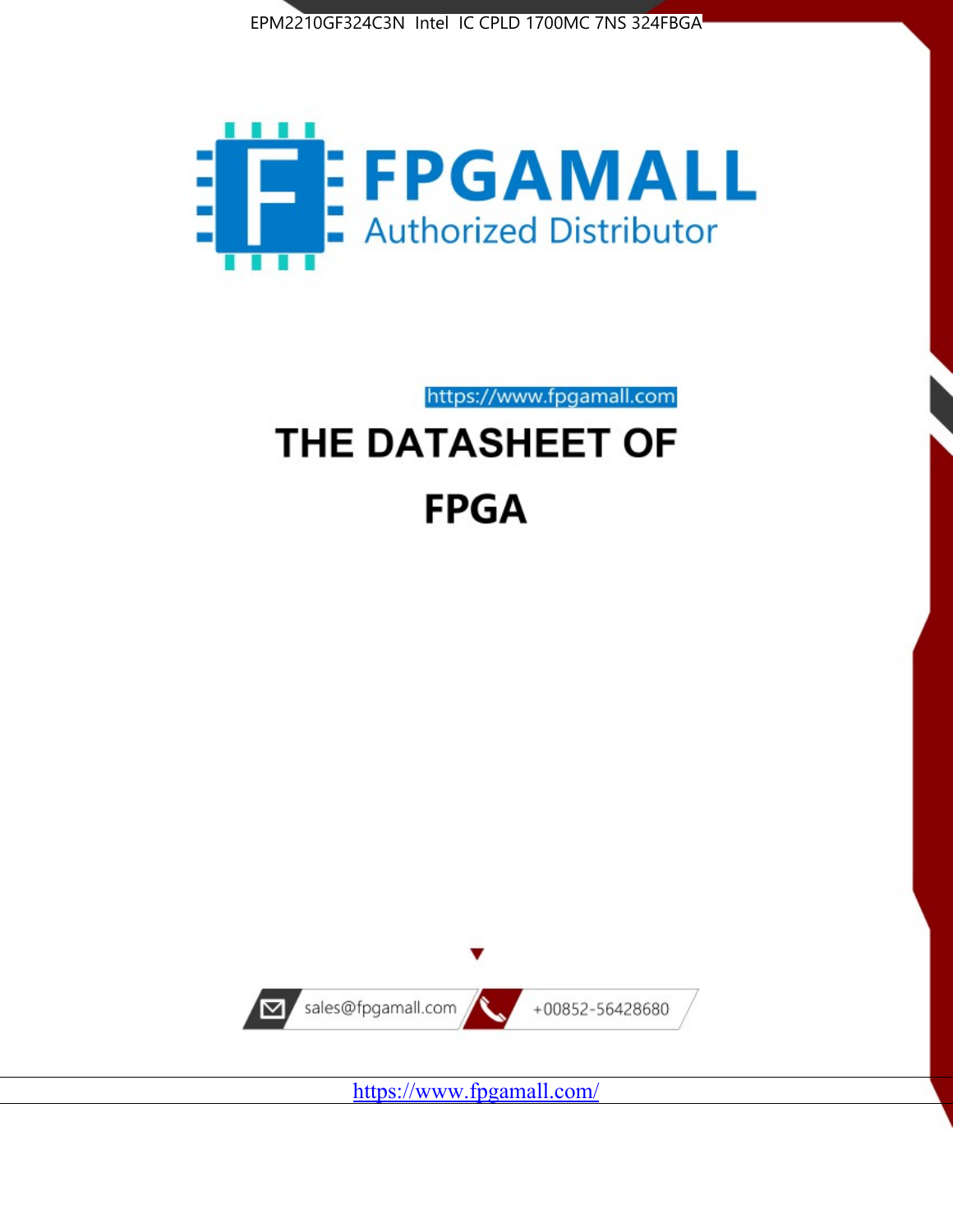

**MII51006-1.6**

#### **Software**

 $MAX<sup>®</sup>$  II devices are supported by the Altera® Quartus<sup>®</sup> II design software with new, optional MAX+PLUS® II look and feel, which provides HDL and schematic design entry, compilation and logic synthesis, full simulation and advanced timing analysis, and device programming. Refer to the Design Software Selector Guide for more details about the Quartus II software features.

**6. Reference and Ordering Information**

The Quartus II software supports the Windows XP/2000/NT, Sun Solaris, Linux Red Hat v8.0, and HP-UX operating systems. It also supports seamless integration with industry-leading EDA tools through the NativeLink interface.

#### **Device Pin-Outs**

Printed device pin-outs for MAX II devices are available on the Altera website ([www.altera.com](http://www.altera.com/)).

### **Ordering Information**

Figure 6–1 describes the ordering codes for MAX II devices. For more information about a specific package, refer to the *[Package Information](http://www.altera.com/literature/hb/max2/max2_mii51007.pdf)* chapter in the *MAX II Device Handbook*.



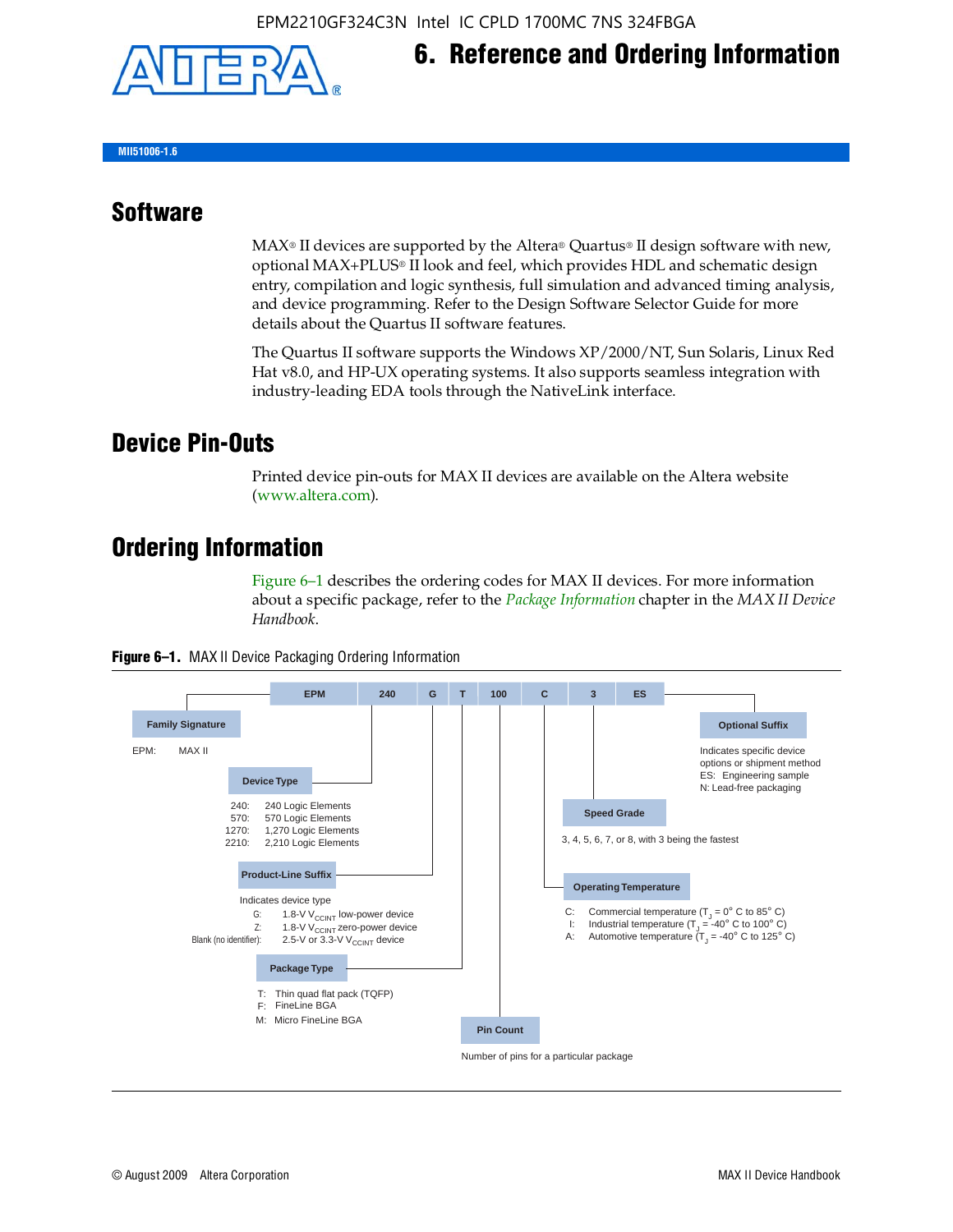### **Referenced Documents**

This chapter references the following document:

■ *[Package Information](http://www.altera.com/literature/hb/max2/max2_mii51007.pdf)* chapter in the *MAX II Device Handbook*

## **Document Revision History**

Table 6–1 shows the revision history for this chapter.

| Table 6-1. Document Revision History |
|--------------------------------------|
|                                      |

| <b>Date and Revision</b>      | <b>Changes Made</b>                                          | <b>Summary of Changes</b>                     |
|-------------------------------|--------------------------------------------------------------|-----------------------------------------------|
| August 2009,<br>version 1.6   | Updated Figure 6-1.<br>$\sim$                                | Added information for speed<br>$q\,rad\,e-8$  |
| October 2008,<br>version 1.5  | Updated New Document Format.                                 |                                               |
| December 2007,<br>version 1.4 | Added "Referenced Documents" section.<br>Updated Figure 6-1. | Updated document with<br>MAX IIZ information. |
| December 2006,<br>version 1.3 | Added document revision history.                             |                                               |
| October 2006.<br>version 1.2  | Updated Figure 6-1.                                          |                                               |
| June 2005.<br>version 1.1     | $\blacksquare$ Removed Dual Marking section.                 |                                               |